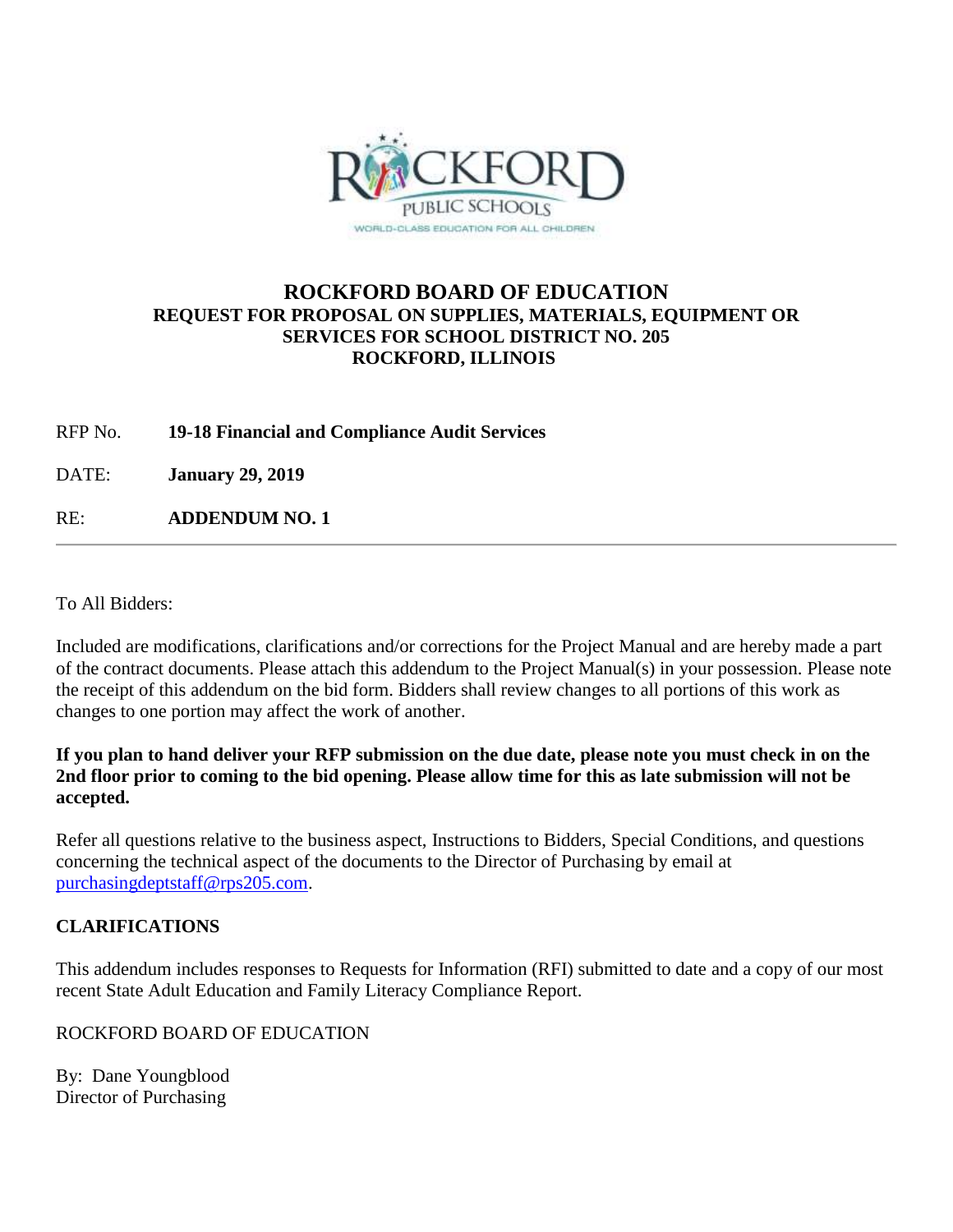# **CLARIFICATIONS**

Below are Requests for Information (RFI) submitted to date, along with corresponding responses:

- 1. Does the School District have or expect any new debt issuances in the current or subsequent years? a. We do not expect any new debt issuances at this time.
- 2. What is the form of the School District's Capital Asset records? Are these routinely updated and reconciled? Does the School District have or expect any significant new capital projects in the current or subsequent years?
	- a. Capital Assets are maintained in our general ledger system Power School Business Plus. These are reconciled on a monthly basis. We do not expect any new capital projects at this time. We are in the final stages of our current facilities master plan, which included building 2 new schools.
- 3. Have there been any significant changes in internal controls, processes, personnel, etc. in the last fiscal year? How long have the accounting personnel held their position?
	- a. This is a continuous process, with significant improvements being made over the past two years. 1 year for most accounting staff, CFO/Executive Director of Finance 2 plus years.
- 4. The Services Required in the RFP note that the auditors are to prepare a State Education and Family Literacy Compliance Report. Please provide the most recent report.
	- a. This report is included in this addendum.
- 5. Was there a Management Letter issued last year? If so, please furnish a copy.
	- a. This information can be found on our website at the following link: <http://www3.rps205.com/District/Documents/Finance/18%20CAFR%20-%20RPS.pdf>
- 6. How many days were the prior auditors on-site for fieldwork?
	- a. Approximately 3 weeks and 3 days for preliminary fieldwork.
- 7. Approximately, how many journal entries occurred last year as a result of the audit process?
	- a. (2) AJEs All immaterial to the financial statements. Please visit website for more information. The total effect on net income for both entries were \$78,931.50.
- 8. Were there any concerns with the performance of services of your previous auditor? If so, what was the nature of these concerns? Were there any disagreements or disputes with the prior auditor?
	- a. The answer to all of these questions is no.
- 9. What is the most important quality the School District looks for in their auditor?
	- a. The School District's most important qualities are going to be the qualifications of the firm and their ability to meet deadlines.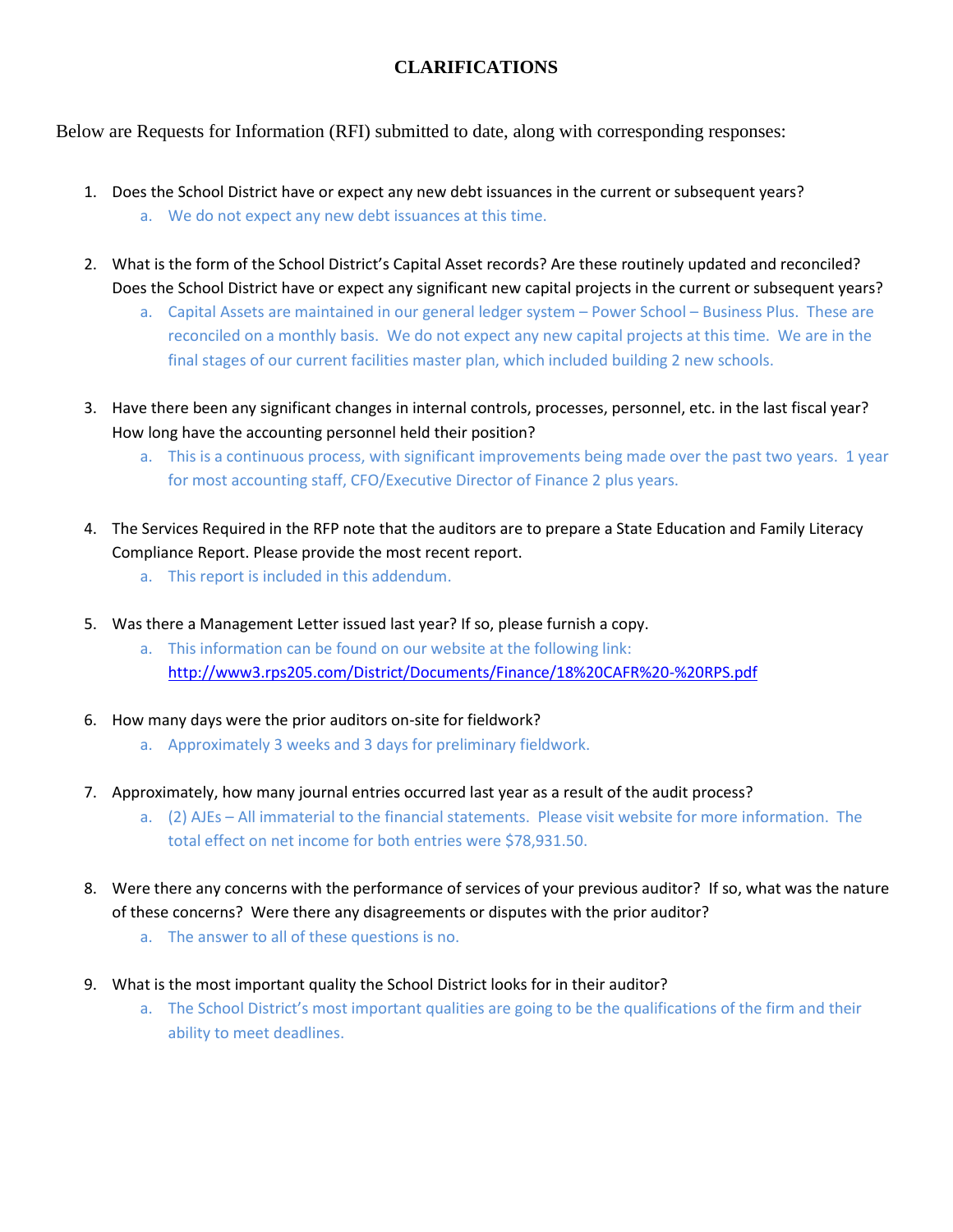

## STATE ADULT EDUCATION AND FAMILY LITERACY RESTRICTED FUNDS

FINANCIAL STATEMENTS AND INDEPENDENT AUDITOR'S REPORT

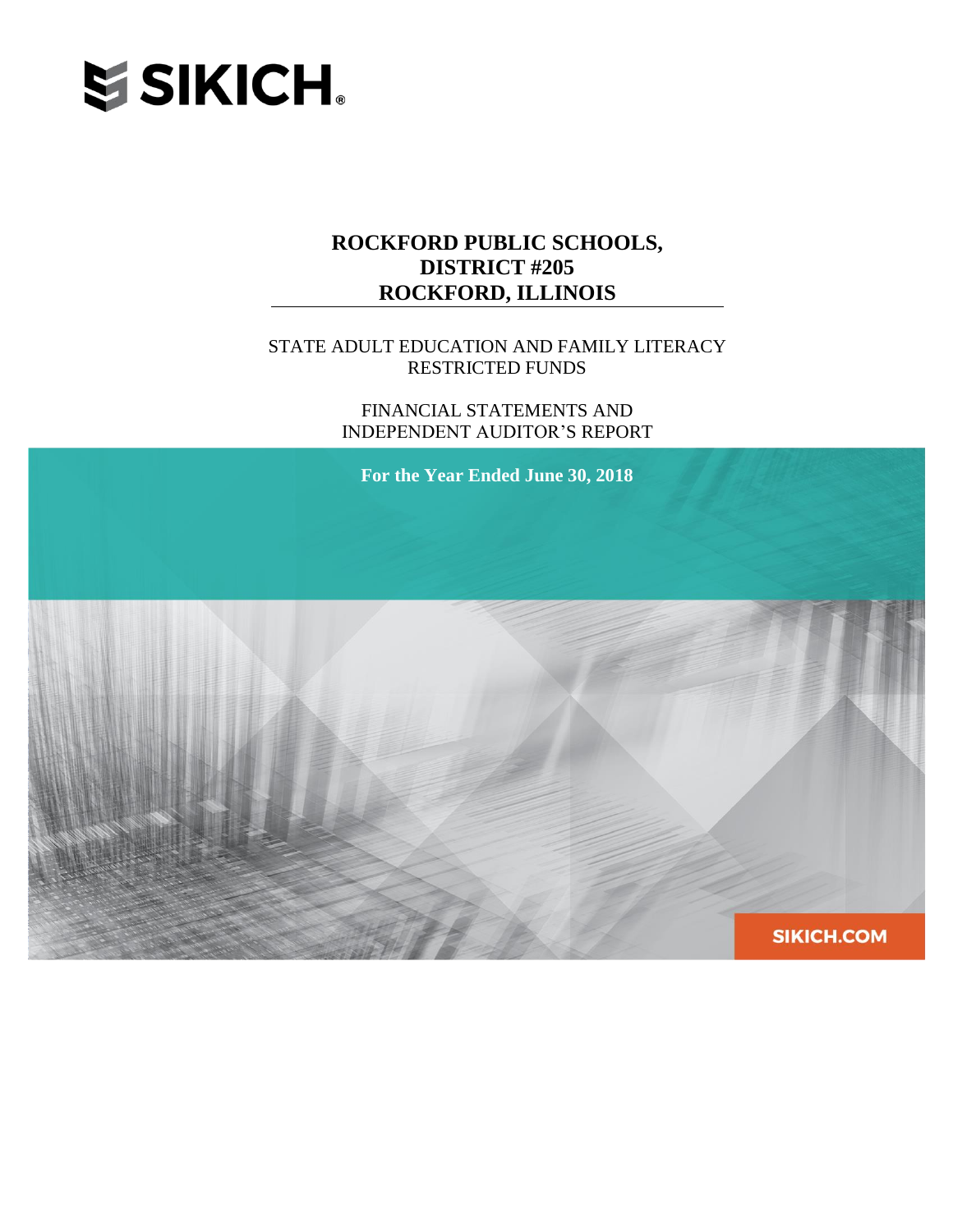## **ROCKFORD PUBLIC SCHOOLS, DISTRICT #205 ROCKFORD, ILLINOIS** STATE ADULT EDUCATION AND FAMILY LITERACY RESTRICTED FUNDS TABLE OF CONTENTS

|                                      | Page(s)        |
|--------------------------------------|----------------|
|                                      | $1 - 2$        |
| <b>Basic Financial Statements</b>    |                |
|                                      | $\mathcal{R}$  |
|                                      | $\overline{4}$ |
|                                      | $5-6$          |
| Supplemental Schedule of Expenditure |                |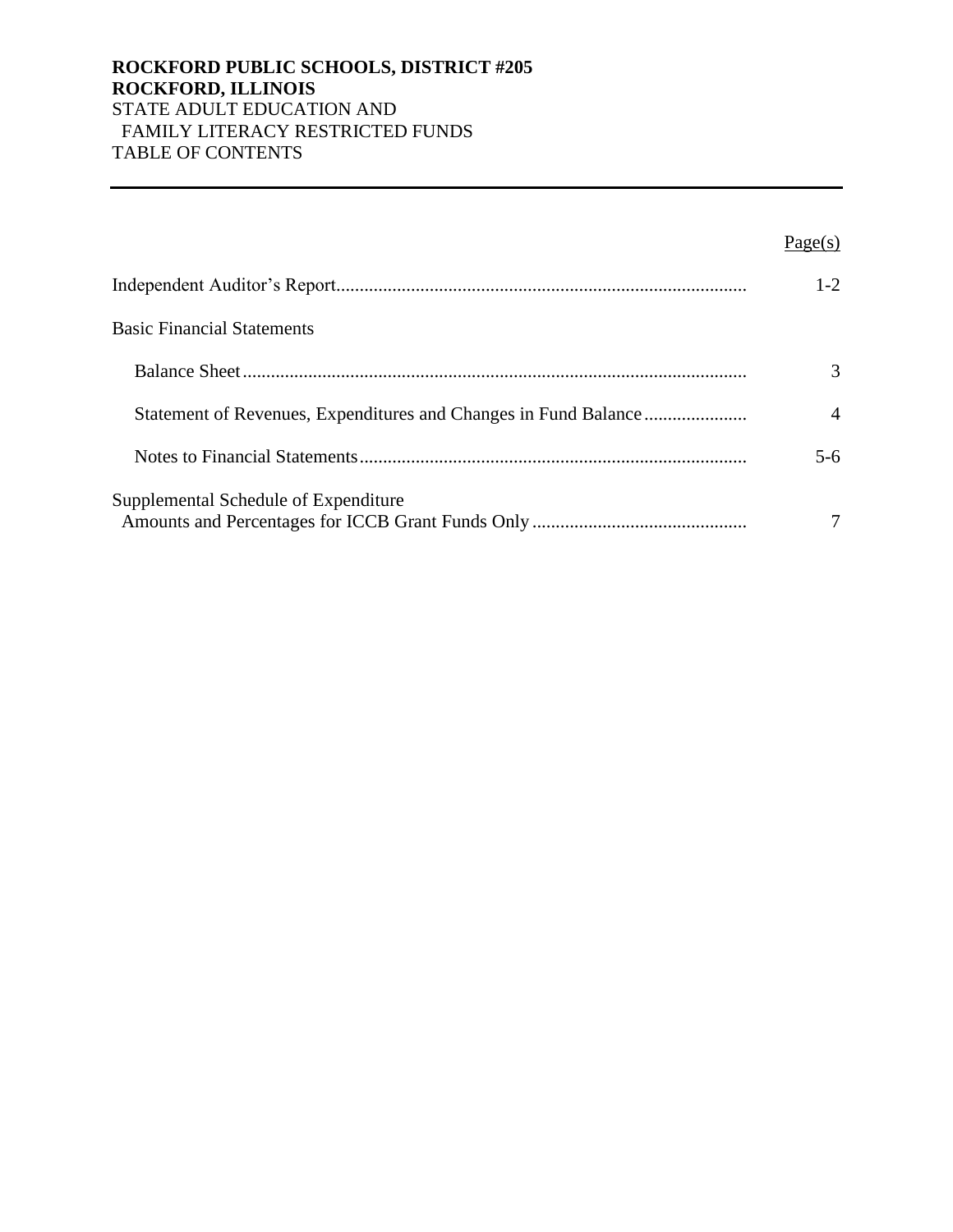

401 W. State Street, Suite 509 Rockford, IL 61101 815.282.6565

#### **SIKICH.COM**

### **INDEPENDENT AUDITOR'S REPORT**

To the Board of Education Rockford Public Schools District 205 Rockford, Illinois

We have audited the accompanying balance sheet of the Rockford Public Schools, District #205 (the District) State Adult Education and Family Literacy Grant Program as of June 30, 2018, and the related statement of revenues, expenditures, and changes in fund balances for the year then ended, and the related notes to financial statements which collectively comprise the District's basic financial statements as listed in the table of contents.

#### **Management's Responsibility for the Financial Statements**

Management is responsible for the preparation and fair presentation of these financial statements in accordance with accounting principles generally accepted in the United States of America and the guidelines of the Illinois Community College Board's *Adult Education and Literacy Audit Requirements;* this includes the design, implementation, and maintenance of internal control relevant to the preparation and fair presentation of financial statements that are free from material misstatement, whether due to fraud or error.

#### **Auditor's Responsibility**

Our responsibility is to express an opinion on these financial statements based on our audit. We conducted our audit in accordance with auditing standards generally accepted in the United States of America and the guidelines of the Illinois Community College Board's *Adult Education and Literacy Audit Requirements*. Those standards require that we plan and perform the audit to obtain reasonable assurance about whether the financial statements are free of material misstatement.

An audit involves performing procedures to obtain audit evidence about the amounts and disclosures in the financial statements. The procedures selected depend on the auditor's judgment, including the assessment of the risks of material misstatement of the financial statements, whether due to fraud or error. In making those risk assessments, the auditor considers internal control relevant to the District's preparation and fair presentation of the financial statements in order to design audit procedures that are appropriate in the circumstances, but not for the purpose of expressing an opinion on the effectiveness of the District's internal control. Accordingly, we express no such opinion. An audit also includes evaluating the appropriateness of accounting policies used and the reasonableness of significant accounting estimates made by management, as well as evaluating the overall presentation of the financial statements.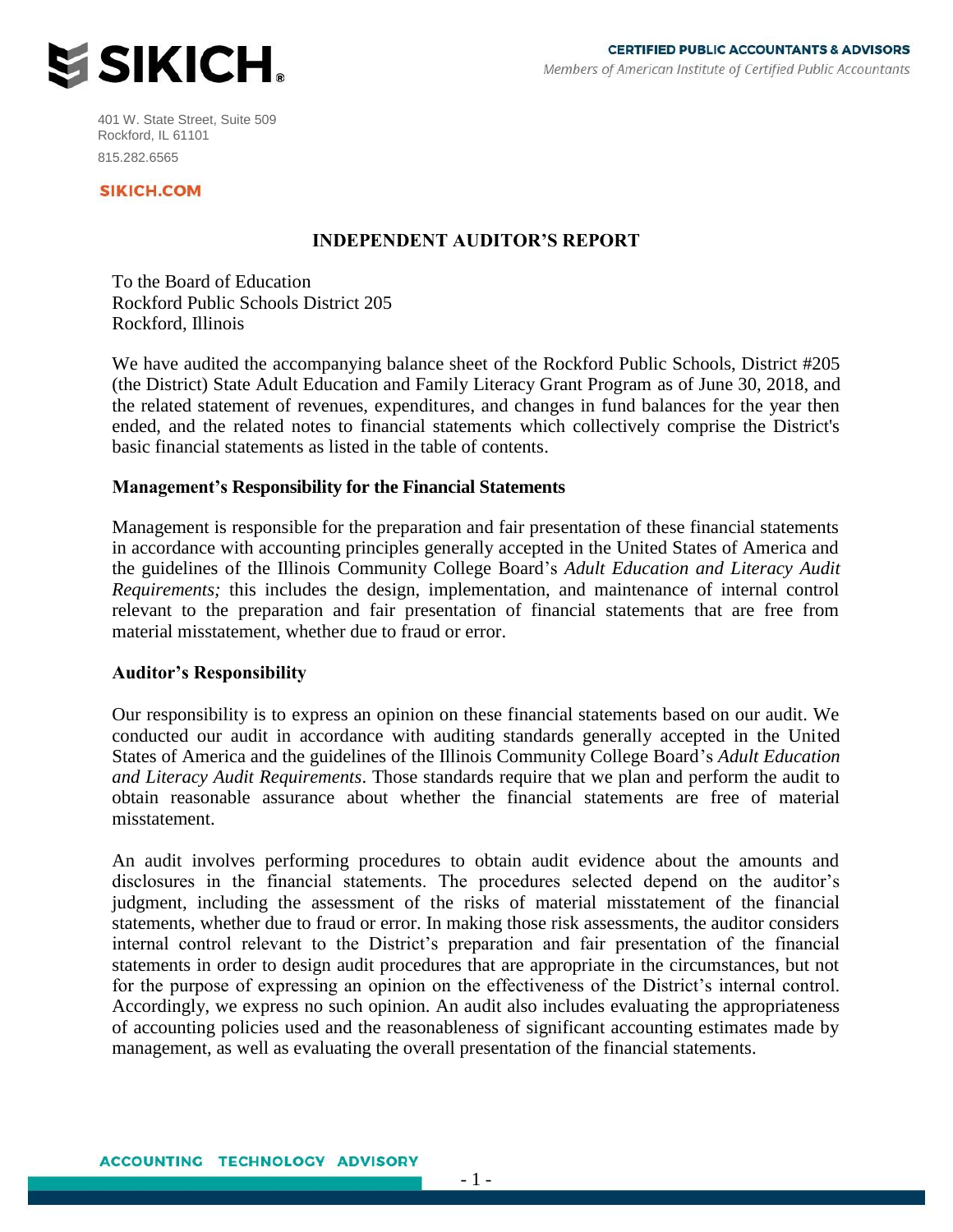We also reviewed the compliance with the provisions of the agreement between the District and the Illinois Community College Board. We believe that the audit evidence we have obtained is sufficient and appropriate to provide for a basis for our audit opinions.

### **Opinion**

In our opinion, the financial statements referred to above present fairly, in all material respects, the financial position of the Rockford Public Schools, District #205's State Adult Education and Family Literacy Grants as of June 30, 2018, and the changes in financial position for the year ended in conformity with accounting principles generally accepted in the United States of America.

### **Emphasis of Matter**

The accompanying balance sheet and statement of revenues and expenditures and changes in fund balance were prepared for the purpose of complying with the terms of the ICCB Grants and are not intended to be a complete presentation of the District's revenues and expenditures in conformity with accounting principles generally accepted in the United States of America.

## **Other Matters**

Our audit was conducted for the purpose of forming opinions on the balance sheet of the District State Adult Education and Family Literacy Restricted Funds as of June 30, 2018, and the related statement of revenues, expenditures and changes in fund balance for the year then ended. The Schedule of Expenditure Amounts and Percentages for ICCB Grant Funds Only is presented for purposes of additional analysis and is not a required part of these financial statements. This information has been subjected to the auditing procedures applied in the audit of these financial statements and certain additional procedures, including comparing and reconciling such information directly to the underlying accounting and other records used to prepare the financial statements or to the financial statements themselves, and other additional procedures in accordance with auditing standards generally accepted in the United States of America. In our opinion, the information is fairly stated in all material respects in relation to these financial statements as a whole.

Sikich 11D

Rockford, Illinois December 6, 2018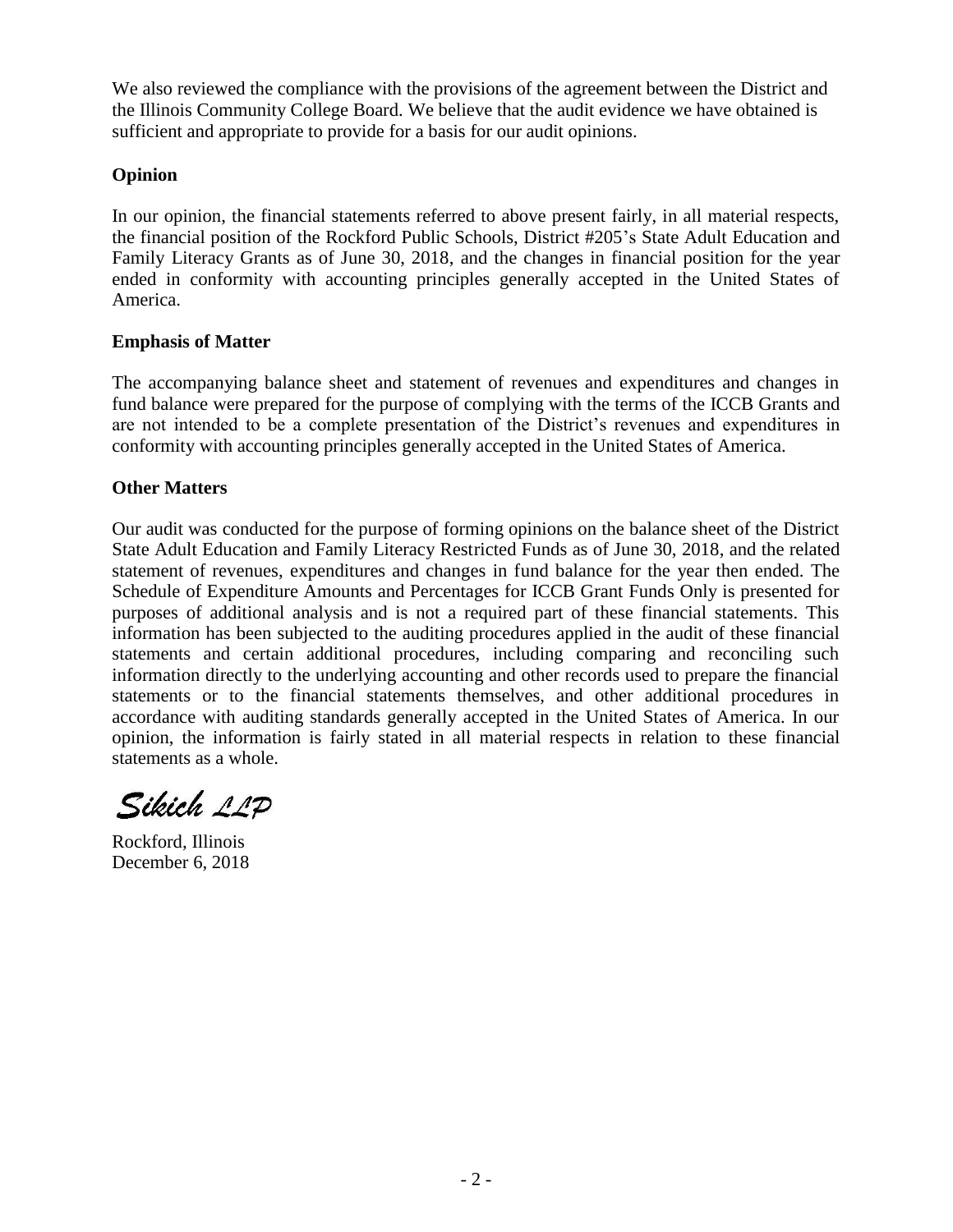# **ADULT EDUCATION AND FAMILY LITERACY GRANT PROGRAM**

## BALANCE SHEET

June 30, 2018

|                                     | <b>State</b><br><b>Basic</b> |              | <b>Performance</b> |              | <b>Total</b> |
|-------------------------------------|------------------------------|--------------|--------------------|--------------|--------------|
| <b>ASSETS</b>                       |                              |              |                    |              |              |
| Due from other governmental units   | \$<br>82,362                 | $\mathbb{S}$ | 183,555            | $\mathbb{S}$ | 265,917      |
| <b>TOTAL ASSETS</b>                 | \$<br>82,362                 | \$           | 183,555            | \$           | 265,917      |
| <b>LIABILITIES AND FUND BALANCE</b> |                              |              |                    |              |              |
| <b>LIABILITIES</b>                  |                              |              |                    |              |              |
| Due to other funds                  | \$<br>82,362                 | $\mathbb{S}$ | 183,555            | \$           | 265,917      |
| <b>Total liabilities</b>            | 82,362                       |              | 183,555            |              | 265,917      |
| <b>FUND BALANCE</b>                 |                              |              |                    |              |              |
| None                                |                              |              |                    |              |              |
| <b>TOTAL LIABILITIES AND</b>        |                              |              |                    |              |              |
| <b>FUND BALANCE</b>                 | \$<br>82,362                 | \$           | 183,555            | \$           | 265,917      |

See accompanying notes to financial statements.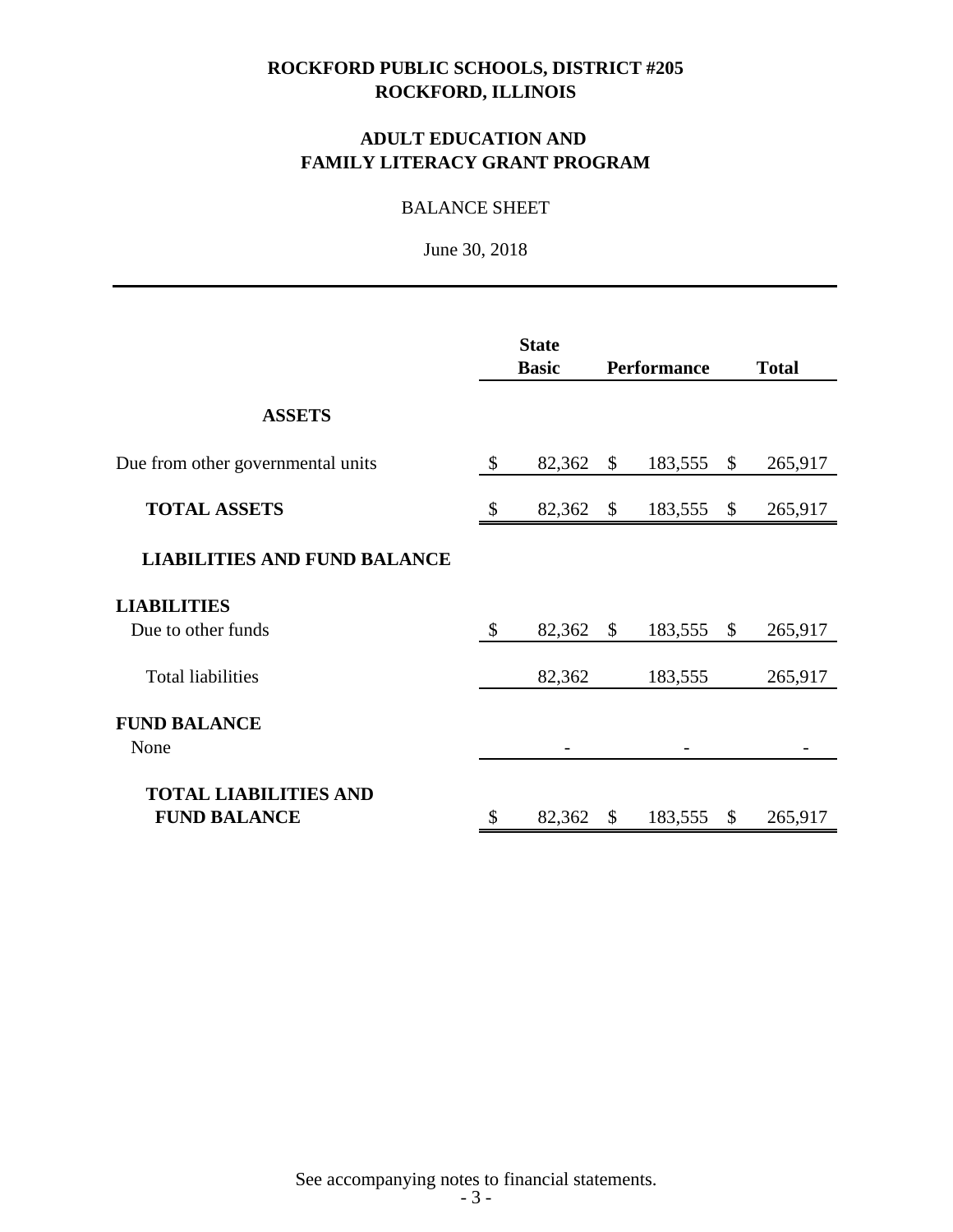# **ADULT EDUCATION AND FAMILY LITERACY GRANT PROGRAM**

# STATEMENT OF REVENUES, EXPENDITURES AND CHANGES IN FUND BALANCE

For the Year Ended June 30, 2018

|                                     | <b>Actual</b> |                              |              |                    |               |
|-------------------------------------|---------------|------------------------------|--------------|--------------------|---------------|
|                                     |               | <b>State</b><br><b>Basic</b> |              | <b>Performance</b> | <b>Total</b>  |
| <b>REVENUES</b>                     |               |                              |              |                    |               |
| Grant revenue                       | \$            | 413,721                      | $\mathbb{S}$ | 242,202            | \$<br>655,923 |
| Total revenues                      |               | 413,721                      |              | 242,202            | 655,923       |
| <b>EXPENDITURES</b>                 |               |                              |              |                    |               |
| Direct instruction                  |               | 397,861                      |              | 232,990            | 630,851       |
| Approved indirect costs             |               | 15,860                       |              | 9,212              | 25,072        |
| Total expenditures                  |               | 413,721                      |              | 242,202            | 655,923       |
| <b>FUND BALANCES, JUNE 30, 2017</b> |               |                              |              |                    |               |
| <b>FUND BALANCES, JUNE 30, 2018</b> | \$            |                              | \$           |                    | \$            |

See accompanying notes to financial statements.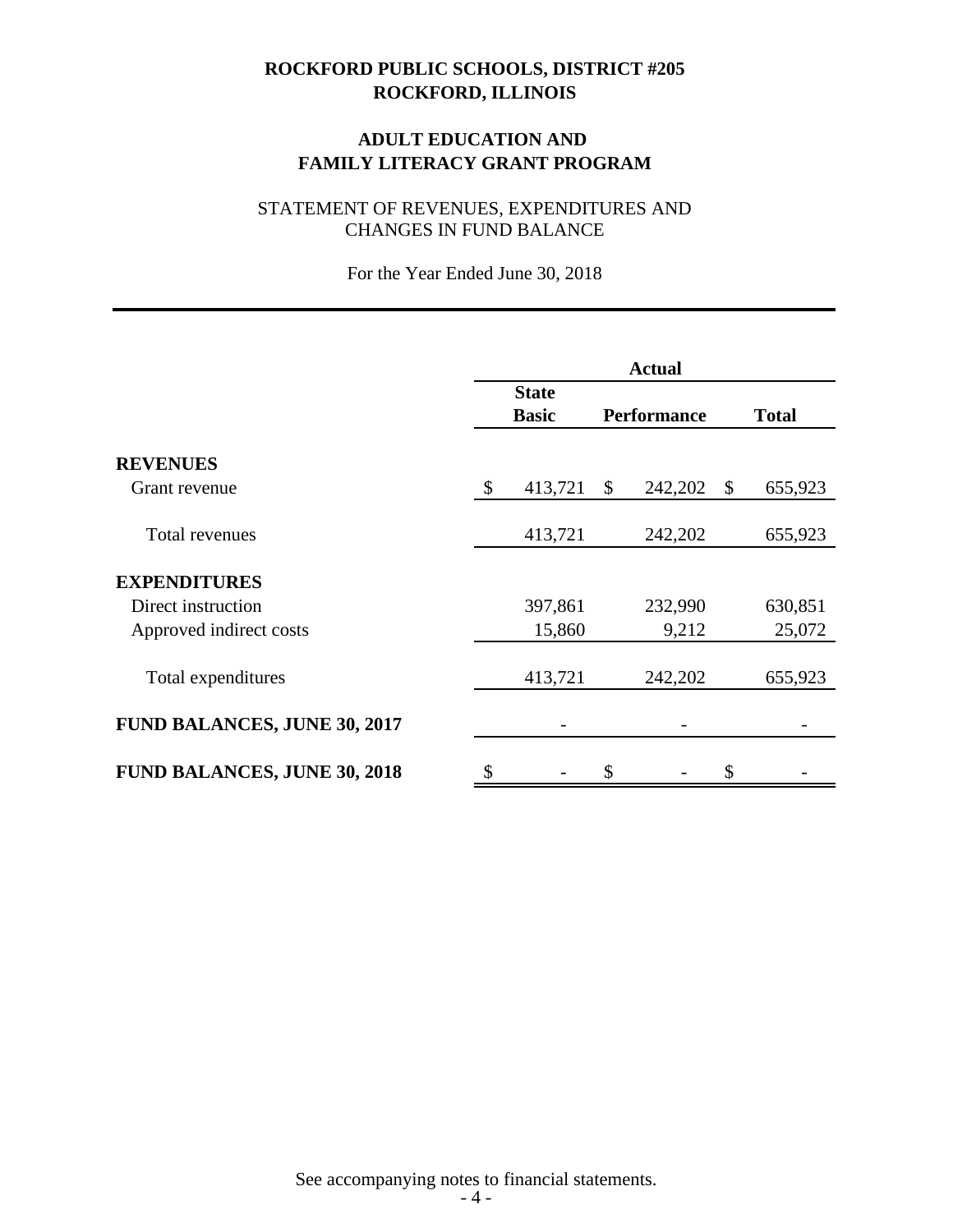### STATE GRANT COMPLIANCE REPORT AND FINANCIAL STATEMENTS

### NOTES TO FINANCIAL STATEMENTS

June 30, 2018

### **1. DESCRIPTION OF GRANTS**

#### a. State Basic

The State Basic Grant is awarded to Adult Education and Family Literacy providers to establish special classes for the instruction of persons age 21 and over or persons under the age of 21 and not otherwise in attendance in public school for purpose of providing adults in the community, and other instruction as may be necessary to increase their qualifications for employment or other means of self-support and their ability to meet their responsibilities as citizens, including courses of instruction regularly accepted for graduation from elementary school or high school and for Americanization and General Education Development Review classes. Included in this grant are funds for support services, such as student transportation and child care facilities or provision.

### b. Performance

The Performance Grant is awarded to Adult Education and Family Literacy providers based on performance outcomes.

### **2. SUMMARY OF SIGNIFICANT ACCOUNTING POLICIES**

a. Reporting Entity

The State Basic and Performance Grants are reported in the General Fund of the District.

b. Basis of Accounting

The accompanying financial statements are presented on the modified accrual basis of accounting as is required by the Illinois Community College Board (ICCB) *Adult Education and Family Literacy Grant Program*. Expenditures include all accounts payable representing liabilities for goods and services actually received as of June 30, 2018.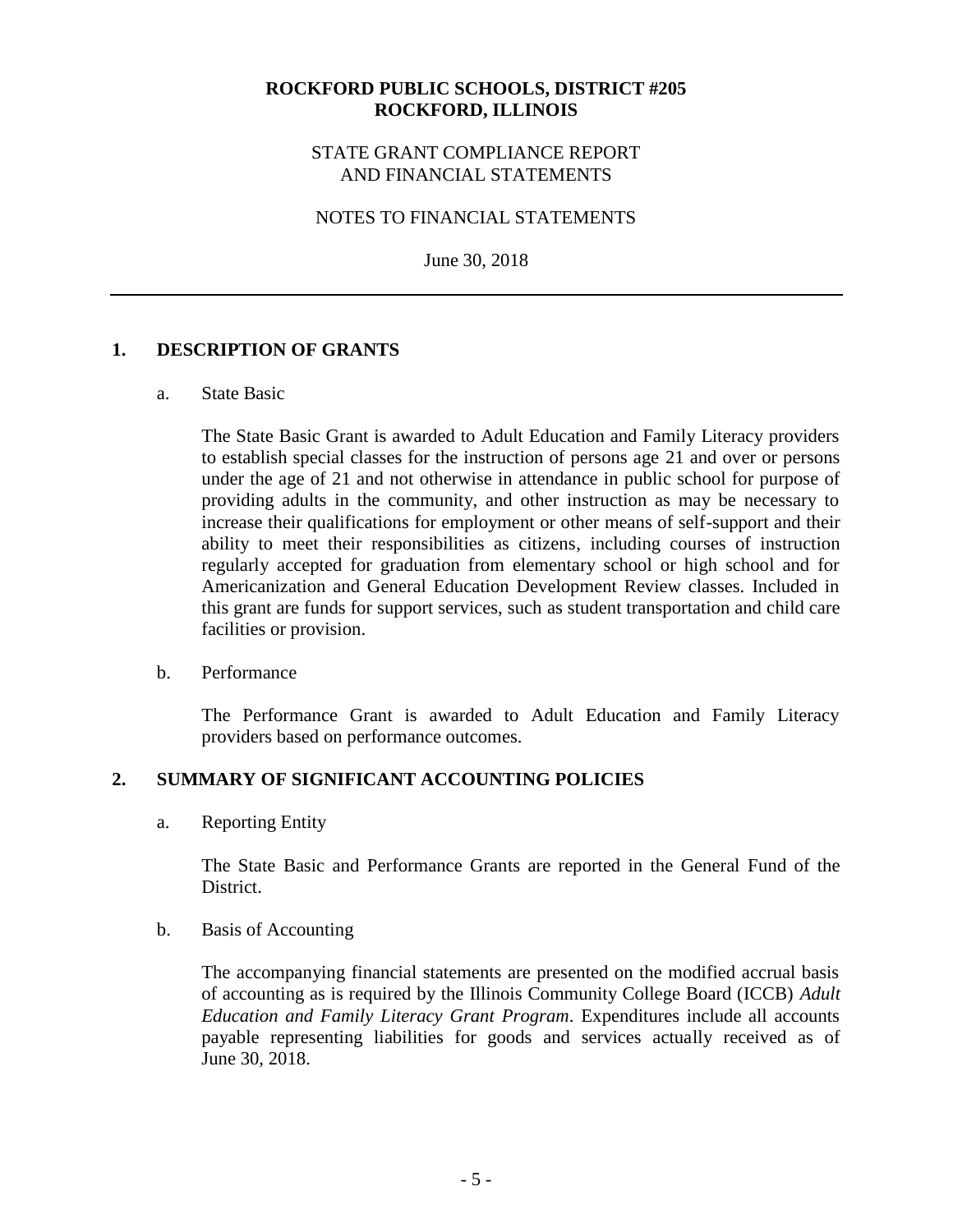# **2. SUMMARY OF SIGNIFICANT ACCOUNTING POLICIES (Continued)**

#### c. Basis of Presentation

The accompanying statements include only those transactions resulting from the Illinois Community College Board (ICCB) State Adult Education and Family Literacy Grant Program. Generally, revenues are recognized to the extent that allowable expenditures have been incurred.

### d. Use of Estimates

The preparation of financial statements in conformity with accounting principles generally accepted in the United States of America requires management to make estimates and assumptions that affect the reported amounts of assets ad liabilities at the date of the financial statements and the reported amounts of revenues and expenses during the reporting period. Actual results could differ from those estimates.